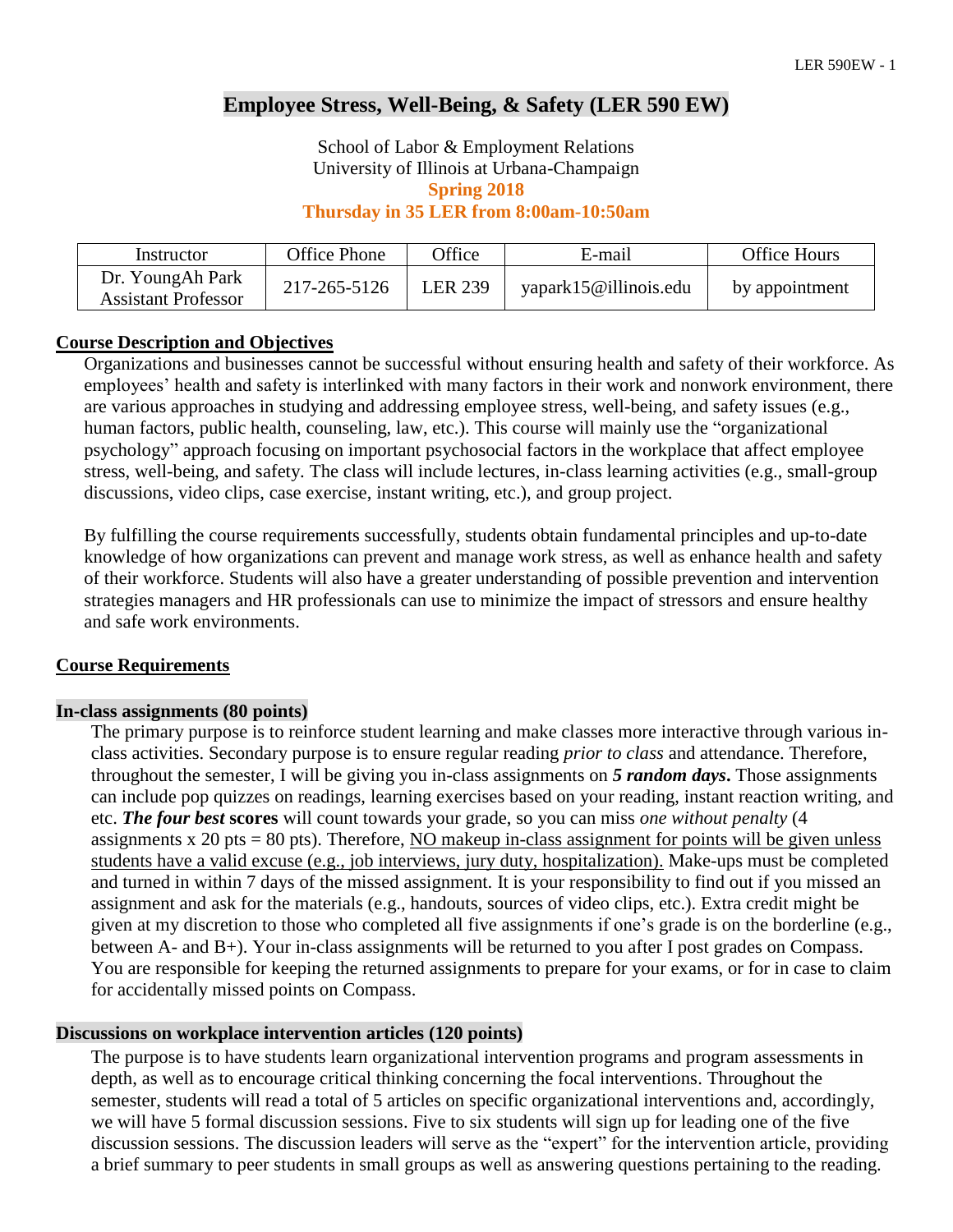*Discussion leaders as a group* should create 3 or 4 well-posed discussion questions about the intervention program in the article. Refer to the document on Compass about generating "good" discussion questions. The discussion leading group should post their discussion questions on the Discussion Board on Compass **no later than Wednesday 4pm prior to Thursday class**. Discussion leading and creating good questions is worth up to 20 points (20pts = 1 discussion-leading session).

Although you are expected to be the "expert" for only one intervention article during the semester, you should read all of the intervention articles in order to knowledgeably discuss the focal intervention in class. Thus, all students should provide reflections on the intervention in writing (no more than 2 pages, 12 font size, double-spaced, left alignment, 1 inch margin, no cover page) **by 11:59pm Wednesday prior to Thursday class**. Students should also actively participate in discussion during class. Your participation and reflection papers will be worth 25pts for each discussion session (100pts = 4 sessions x 25pts). *\*Discussion leaders do not need to write a reflection paper in the week they serve as leaders.* 

### **Exams (100 points)**

The first purpose is to ensure students' full review of the learning content and mastery of important concepts, principles, and theories in this course. The second purpose is to assess students' critical thinking on the topics covered in this course and application of their knowledge to case scenarios. **Two examinations** will be given during the semester  $(100pts = 2 \text{ exams x } 50pts)$ . The exams will consist of TWO parts: (1) short answer essays and (2) long answer essays. Remember that essay questions are based on all aspects of the course: the reading assignments, in-class activities, lectures, discussions, and video clips.

**Make-up exam policy.** If you must miss an exam due to a documented excuse, contact me as soon as possible to schedule a make-up date in advance. If you know you are going to miss an exam, you must notify me before the exam date. If I am not notified, no make-up exam will be given.

- The make-up exams cannot be taken on any time after its scheduled date and time.
- However, for extraordinary circumstances, I reserve the right to give an early or late make-up exam for any students not taking the exam during the regular testing time period.

### **Final project (100 points)**

The main purpose of this group assignment is to provide you with the opportunity to apply what you learned in this course to a specific occupation or job. Form a team of no more than 4 or 5 members. Your group representative is required to email me the list of team member names and choice of an occupation no later than **March 1st, 2018 (yapark15@illinois.edu)**.

You will (1) describe the general characteristics of an occupation/job, (2) based on both public data sources (e.g., government reports, published empirical research) and interviews with at least three employees in that occupation, identify common and/or serious threats to health and well-being in that occupation, and (3) based on your group's reading and critical thinking about promoting a healthy and/or safe workplace, suggest organizational interventions that would address those health or safety threats. Your group will then make a 15 minute in-class presentation on your project work. Additional 5 minutes will be assigned to Q&A with your audience.

*Examples of jobs:* Customer service employees, Nurses, Retail workers, Physicians, First responders (Emergency Medical Technicians, firefighters, etc.), software programmers in IT, oil rig workers, insurance loss assessors, sports referees, etc.

To complete this assignment, the following steps are required: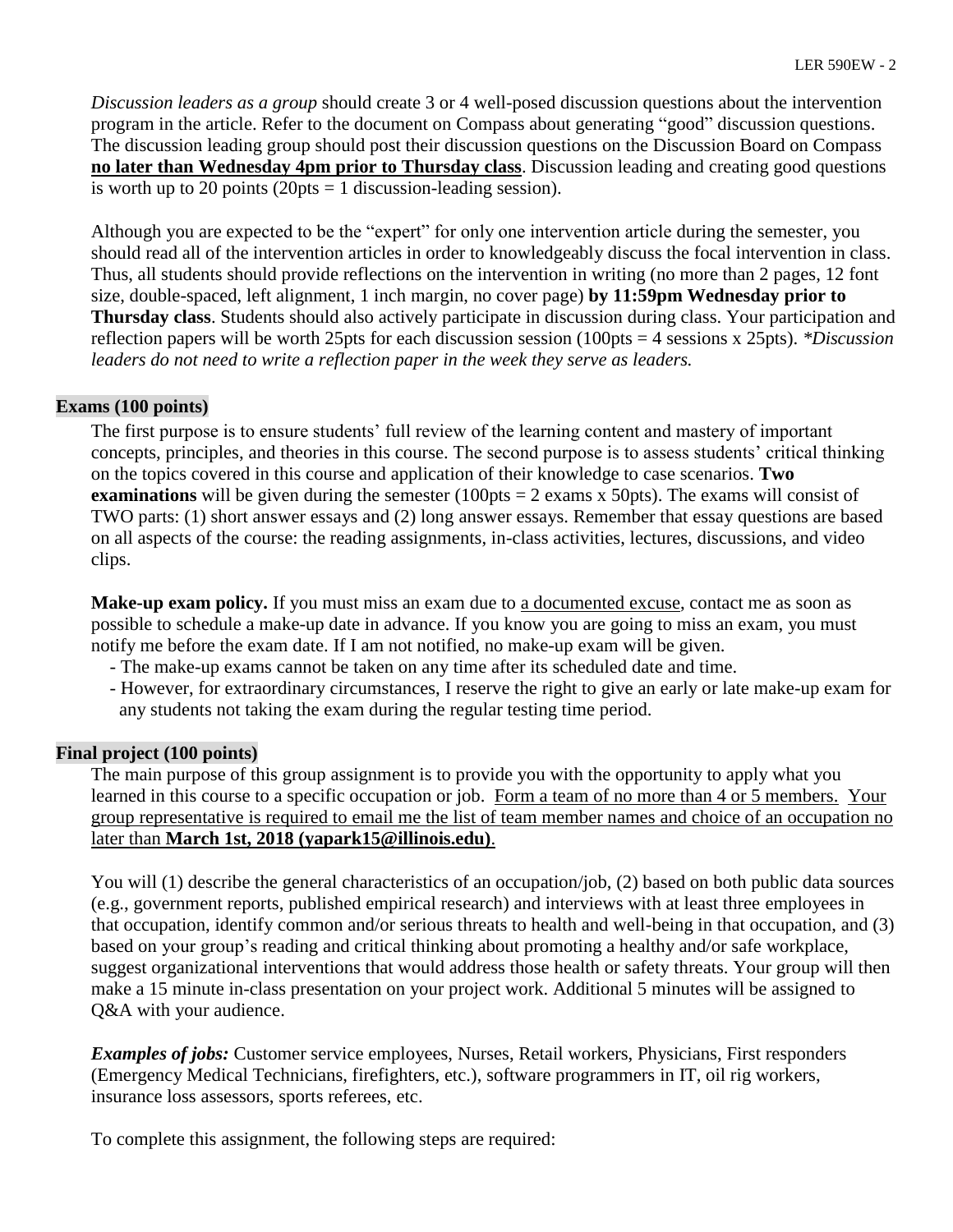# **(1) Describe the occupation**

Your goal is to provide a general overview of the nature of the work performed in the job and the number of people who work in this job. This should be a relatively brief portion of your project/presentation. Two useful sources for this information are the Bureau of Labor Statistics (www.bls.gov) and O\*NET (http://online.onetcenter.org). If you can find them, it is always nice to supplement the statistical portrait with other media, such as pictures of people performing the job.

### **(2) Identify common and/or serious threats or stressors to health and well-being**

Your goal is to identify health and/or safety risks in the job and threats to well-being. You should use the following sources for this information:

- (a) Government documents that provide health and safety risks for occupations. Perhaps the best source for these data is reports from the National Institute for Occupational Safety and Health (NIOSH, http://www.cdc.gov/niosh).
- (b) Published empirical research. For common jobs, you are likely to find many studies focusing on occupational health issues. These sources may include business, psychology, or public health journals devoted to health-related research or where they are available, journals devoted to a specific occupation. I do not expect you to conduct a complete review of the published literature on your occupation, but would encourage you to review this literature in some detail, as you are likely to find it quite helpful.
- (c) Interviews with members of your occupation. I would like your group members to locate and interview at least three people who either currently work in your chosen occupation or who have done so in the past. Your goal will be to conduct a brief interview with each person (that you will design). The interview should focus on their perceptions of health and safety threats, positive aspects of their job, and their thoughts about interventions that would increase their occupational health. Along the way, I would encourage you to keep track of particularly meaningful quotes that illustrate significant concerns or rewarding aspects of the work.

### **(3) Suggest interventions**

Based on your work in step 2, you will recommend a few interventions that address serious and/or common occupational health concerns in your occupation of choice. You can draw on the same sources you used in step 2, as well as the list of intervention-related readings in this course. I am less interested in whether you make the "right" recommendations and more interested in making sure that whatever you recommend is drawn from the data you gather for the project and thoughtful discussion and literature review by your group.

### *Deliverables and Grading:*

You will make a group presentation on your occupation of interest. I will leave the exact structure of that presentation for you to decide, but it should be delivered in Power Point and should basically summarize the stages of your work above. The presentation should be 15 minutes in length and should mostly focus on the identified stress and health risks, reports from the interviews you conducted, and suggested interventions. Another 5 minutes will be used for Q&A with your audience.

Team points are 50 and these will be based on the overall quality of the presentation as delivered in class. Each group member will receive the same grade regarding team points. I will also have you rate each of your team member's contribution to the group project after presentations, and this individual point is 50 based on the rating scores you receive from your team members. The rating format will be introduced later in class. Thus, you can earn up to 100 points through this group project (50 for team performance, 50 for individual contribution).

## **Course Grades and Grading Scale**

Grades will be determined by 4 areas of your performance: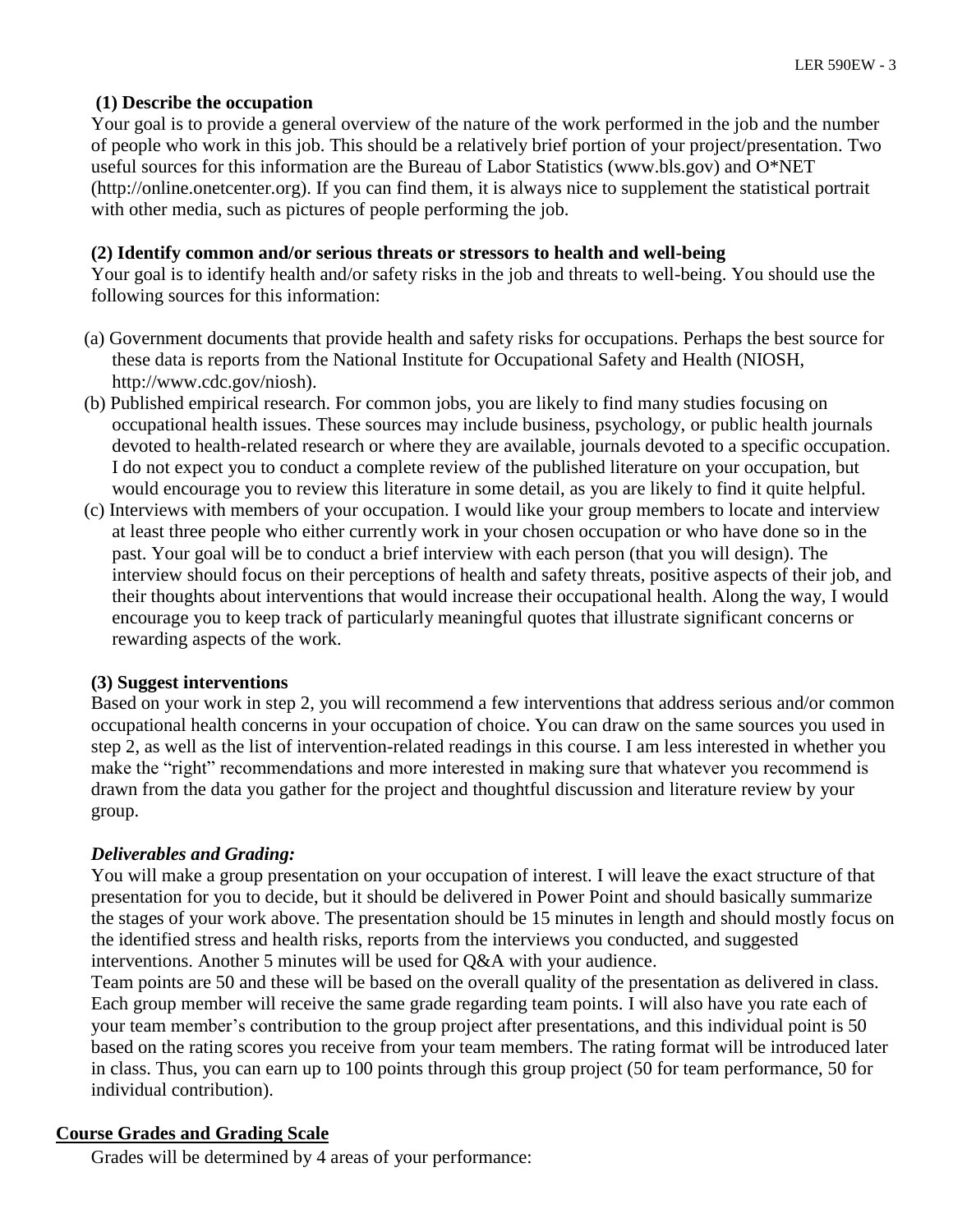- 1. In-class assignments and pop quizzes: 80 Points
- 2. Intervention discussions: 120 Points
- 3. Exams: 100 Points (each 50 pts x 2 exams)
- 4. Team Project: 100 Points

# A total of 400 points

A 95-100%; A- 91-94.9%; B+ 88-90.9%; B 84-87.9%; B- 80-83.9%; C+ 77-79.9%; C 73-76.9%; C- 70-72.9%; D+ 67-69.9%; D 63-66.9%; D- 60-62.9%; F Below 60%

## **Classroom Formats & Student Conduct**

- 1. Class is held once per week, on Thursday. Please be courteous to others by being to class on time. Students are expected to prepare for class ahead of time (i.e., read the assigned materials prior to class) and be an active learner in all components of classes. Reading materials will be uploaded on Compass weekly.
- 2. Disruptive behavior will not be tolerated.
	- Mobile phones: Please silence them and do not use them during class time. If you need to have your cell phone on for emergency reasons, please put them on the vibrant mode and you may sit near the door to exit. If you have emergency, you may exit the classroom to use your phone. No textmessaging is allowed in classroom.
	- Laptops: Students' laptop use in class is strictly limited to note taking and class purposes. During class, do not open screens for your emails, instant messaging, SNS websites, Internet surfing, or any other use unrelated to class. If such a case is caught, you will be asked to leave the classroom and eventually lose your privilege for in-class laptop use.
- 3. We are each responsible for creating a friendly learning environment in this course. Be courteous to your peers regardless of their backgrounds and different opinions, especially regarding your team project work.
- 4. Communication:
	- a. If you have to miss more than 2 classes in a row due to long-term constraints or you will have to miss an exam, please do let me know. You should ask for the missed materials for in-class activities—please talk to me in person shortly before or after the class.
	- b. Throughout the semester, you're more than welcome to set up an appointment with me to talk about how to improve your performance in this course. Please note that the grading scale is clearly provided in this syllabus. *Grades will not be adjusted via email communication on the last minute. Therefore, if you have concerns or questions, please come talk to me early on.*
	- c. The syllabus contains important information that you will be responsible for knowing throughout the semester (e.g., policies & rules, course evaluation elements, course schedule, etc.). Therefore, if you have a question about the course, please consult the syllabus before you contact me. I will gladly respond to emails if you need clarification about what is covered in the syllabus; however, I will not respond to emails about questions that can be easily answered by reading the syllabus.

## **Extra Credit**

During the semester, there may be opportunities for you to earn extra credits through participating in research experiments, helping recruit research participants, or solving extra questions in exams. This will be a voluntary opportunity. If you do not want to participate but still wish to earn extra credit, alternative assignments will be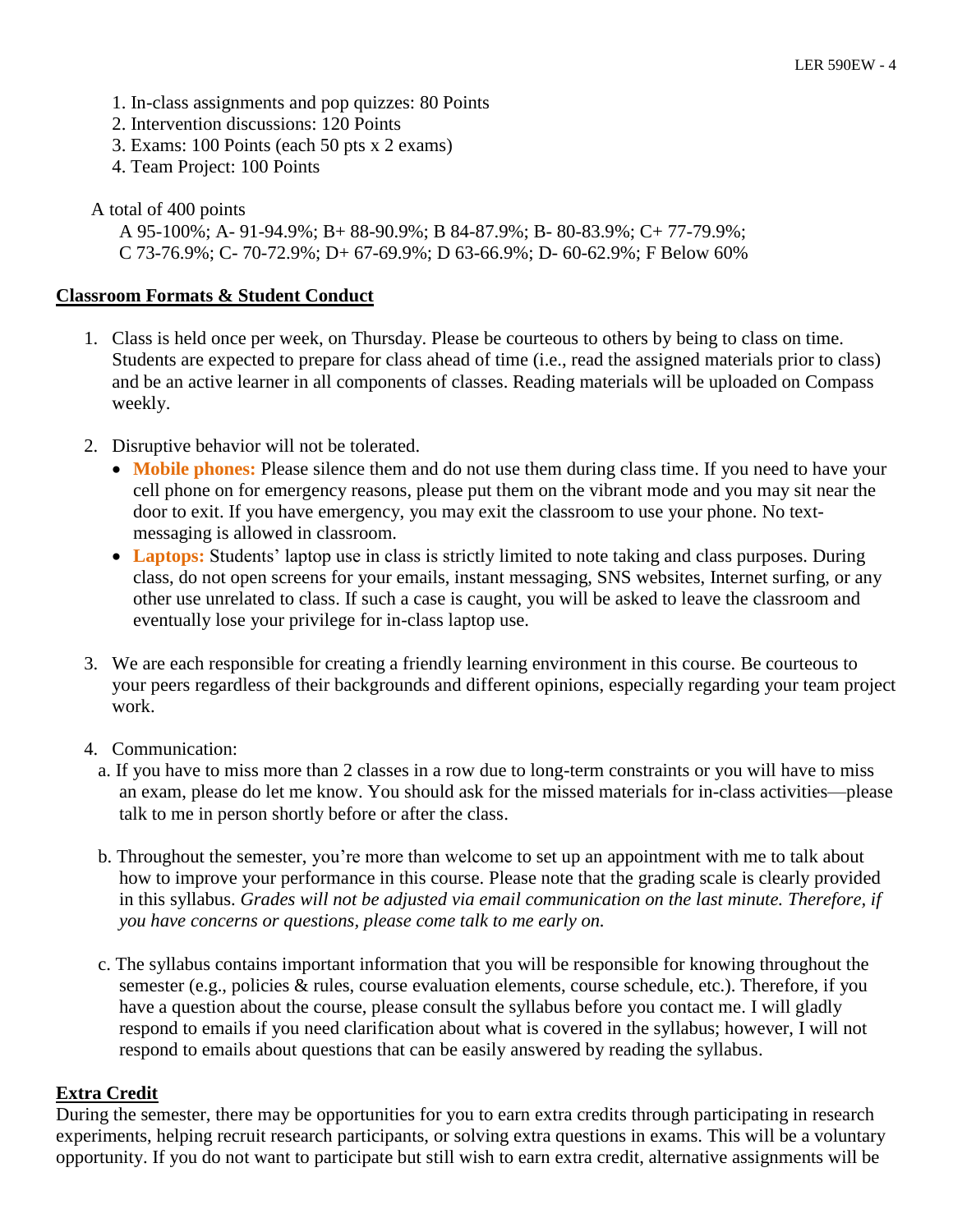given for equal opportunities. Available points and further instructions will be given if there are any opportunities at my discretion.

# **Other Important Polices**

*Students with Disabilities***:** UIUC provides, upon request, appropriate academic accommodations for qualified students with disabilities. For more information, please refer to the following website and contact the University's disability services office. http://www.disability.illinois.edu/

*Academic Integrity Policy***:** As with any other University course, plagiarism, cheating or any other form of academic dishonesty will not be tolerated in any way. *Cases of academic integrity infractions will be pursued to the fullest extent allowed by University regulations* (see http://studentcode.illinois.edu/article1\_part4\_1- 402.html for details). *Ignorance of a rule is never a defense. Therefore, it is students' responsibility to educate themselves about the risk of academic integrity infractions and to avoid it. Just don't do it!!*

# **Course Schedule**

### Week 1: 1/18

- Course introduction
- NIOSH (National Institute for Occupational Safety and Health) & OSHA (Occupational Safety and Health Administration)
- Group project introduction

### Week 2: 1/25

Work stress models and theoretical frameworks

### Week 3: 2/1

- Common work stressors and strains
- Individual differences in experiencing work stress

### Week 4: 2/8

- Emotional labor in human service jobs
- Workplace violence and interpersonal mistreatment
- Intervention Discussion I: Reducing incivility and its related stress at work

### Week 5: 2/15

- Organizational injustice as a stressor
- Intervention Discussion II: Displaying fairness while delivering bad news in organizations

### Week 6: 2/22

- Situational factors and job characteristics for employee well-being
- Exam review using practice exam questions

### Week 7: 3/1

Exam I

### Week 8: 3/8

- Work-nonwork life conflict and employee well-being
- Intervention Discussion III: Intervention for family-friendly supervisor behavior